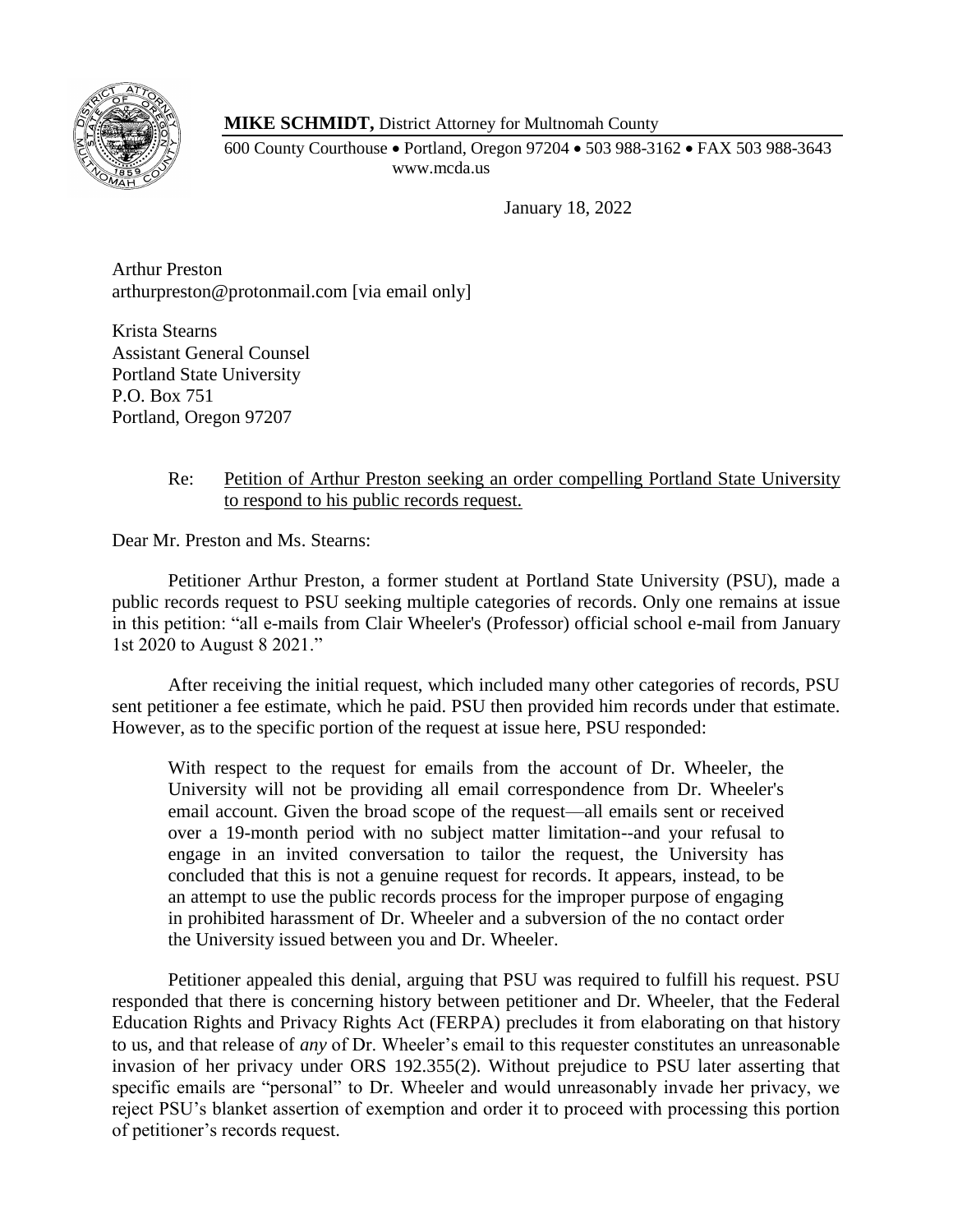Page 2 January 18, 2022 Petition of Arthur Preston

#### **DISCUSSION**

#### A. Responses to a public records request – ORS 192.329(2)

As a preliminary matter, we reject PSU's initial position that the motive they impute to petitioner's request (whether accurate or not) rendered this "not a genuine request for records." A requestor's motive in seeking records may be relevant to assessing whether a public interest fee waiver should be granted or in evaluating the public interest in disclosure of records that are subject to a conditional exemption from disclosure. A requestor's motives, however, have no bearing on whether something is a public records request to which a public body must respond.

Having received a public records request, PSU was thus obligated to complete its response in one of the ways set out in ORS 192.329(2). This could involve providing records, asserting records are exempt in whole or part, or indicating it did not possess responsive records. PSU did none of those things. Based on counsel's response to us, we understand it has altered its position somewhat to now assert that all records responsive to petitioner's request for 19 months of Dr. Wheeler's email are exempt from disclosure.

### B. Information of a Personal Nature – ORS 192.355(2)

ORS 192.355(2) exempts from disclosure:

Information of a personal nature such as but not limited to that kept in a personal, medical or similar file, if public disclosure would constitute an unreasonable invasion of privacy, unless the public interest by clear and convincing evidence requires disclosure in the particular instance. The party seeking disclosure shall have the burden of showing that public disclosure would not constitute an unreasonable invasion of privacy.

Analyzing a claim of exemption under this section involves three questions: 1) is the information of a personal nature; 2) would disclosure constitute an unreasonable invasion of privacy; and 3) if yes to both one and two, does the public interest nonetheless require disclosure. *Jordan v. MVD*, 308 Or 433 (1989).

Of dispositive importance to our resolution of PSU's position, this section must be asserted on an individualized basis. *Mail Tribune v. Winters*, 236 Or App 91 (2010). That is, to be exempt from disclosure, each specific piece of information must be both "personal" and release must constitute an "unreasonable invasion of privacy."

There is no reasonable possibility that every single one of the over 3,000 emails that Dr. Wheeler sent or received during this period would reveal personal information about her. For example, an "all campus" email from the PSU President's Office likely would have gone to petitioner and Dr. Wheeler, not to mention the likely hundreds of unsolicited conference announcements or mass-marketing emails that are almost certainly contained within the scope of this request. This is why a blanket claim of exemption cannot stand. PSU must process the request, taking the time to review each individual email and determine whether or not it is exempt from disclosure in whole or part.